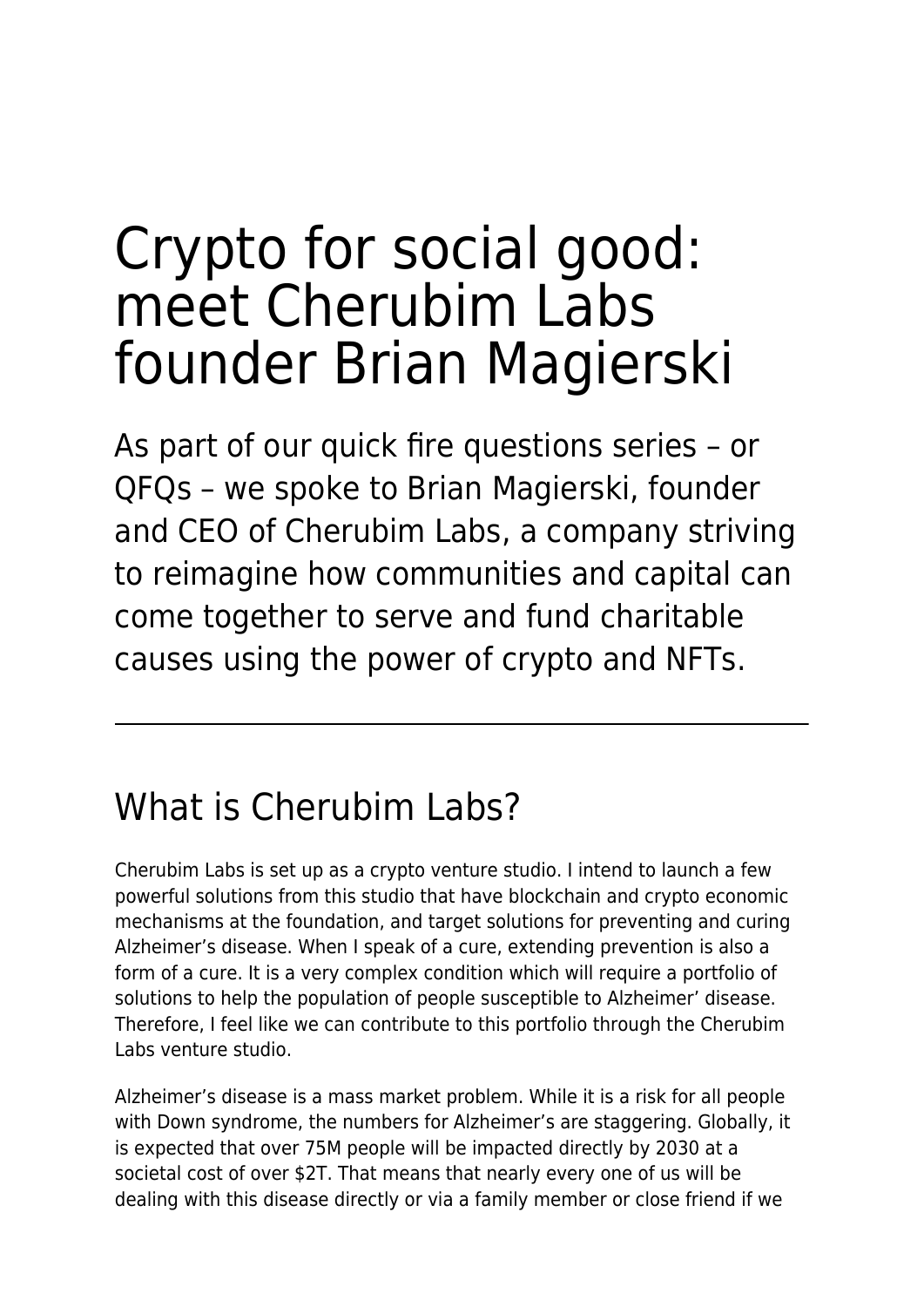don't do something about it soon.

Cherubim Labs' business model is to develop solutions and release them into the market as independent projects. If our projects have a token, we will retain a founding share of tokens and if we provide services to our projects, we will earn a fee for those services.

Our first project is the Cherubs DAO, which is the [first NFT](https://www.maddyness.com/uk/2021/12/06/what-you-need-to-know-about-the-surge-in-nfts/) funded and governed impact fund DAO, targeting brain health overall with a specific initial focus on Alzheimer's disease.

# What was the catalyst for launching Cherubim Labs?

My youngest of three children, Ruby Mae, was born with Down syndrome. As my wife and I learned more about the condition after her birth, we quickly discovered that one of the health issues of Down syndrome is an accelerated ageing process. This leads to the population of people with Down syndrome having a higher risk of Alzheimer's disease emerging earlier in life than in typically developing people – even those with higher risk of acquiring this disease.

This is a story of success in many ways, because the life expectancy of people with Down syndrome has expanded dramatically in recent decades as has their overall quality of life and independence. Therefore, solving this medical challenge later in life for people with Down syndrome is the next major river to cross to extend their healthy productive lifespans.

Ruby Mae is now 10 years old, and a few years ago she started seeing some of the early autoimmune conditions that would precede this pathway to neurodegeneration. I knew that we had about 20 to 30 years to see real solutions developed to prevent and ultimately cure Alzheimer's disease, and that might be how long it could take with intense efforts globally.

Sadly, for many decades, little progress has been made. However, recent developments now show promise thanks to the persistent work of some amazing pioneers over many decades. I decided a couple of years ago that I would apply my skills and experience in entrepreneurship, software, blockchains, and crypto economic mechanism design to play a role in the pursuit to prevent and cure Alzheimer's disease. This is Cherubim Labs, and our first project, the [Cherubs DAO.](https://cherubsdao.com/)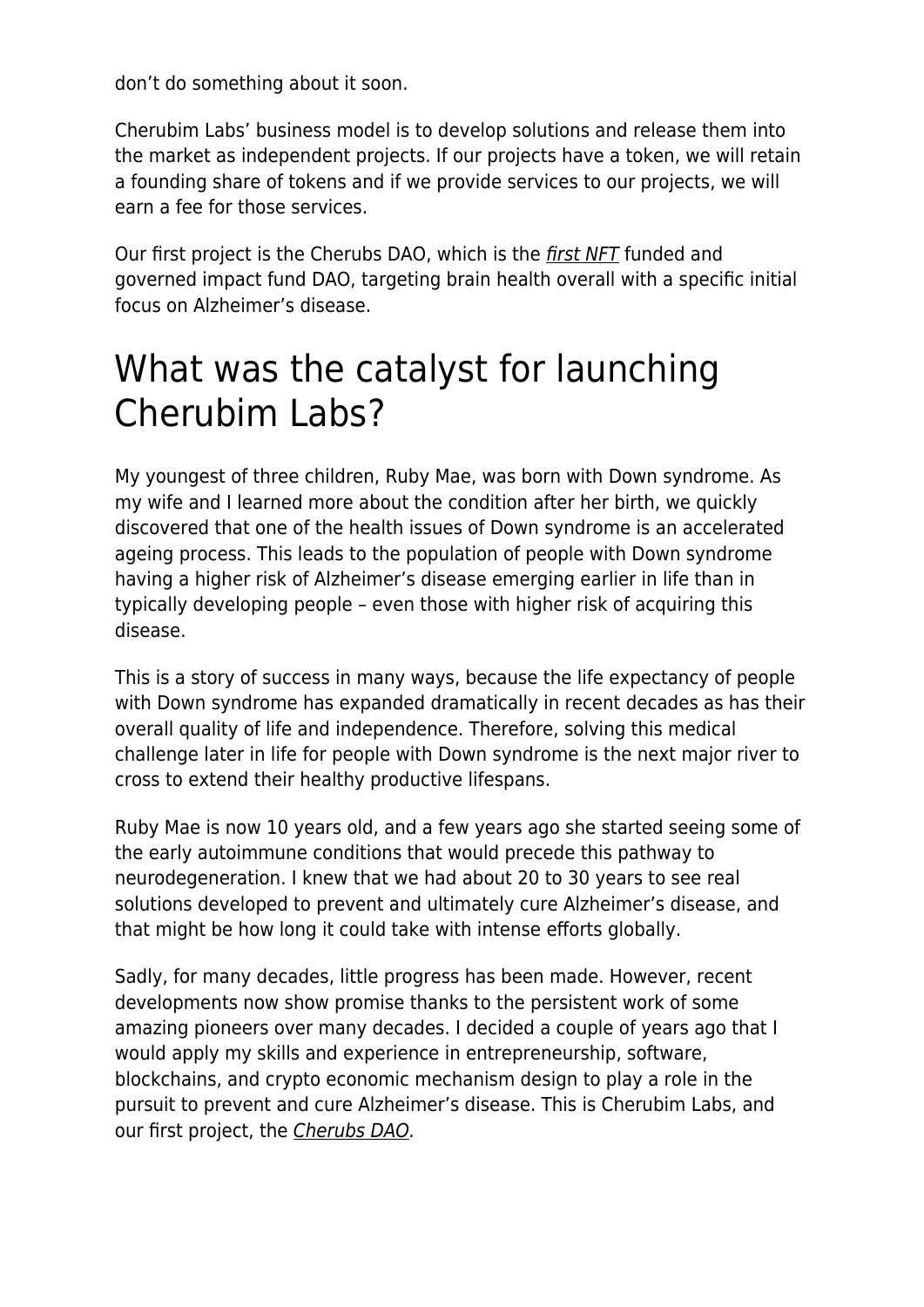#### How has the business evolved since its launch?

I initially thought Cherubim Labs could contribute by creating a solution for providing individuals self-sovereignty over their health data using crypto economics, a token, and the security of the blockchain. After some work and time on this solution, I concluded that it was too early – the technology was not mature enough and the business model was not evident. Adoption would be a huge mountain to climb as well.

In this process, I engaged with many researchers trying to cure diseases, including Alzheimer's disease. I learned along the way the challenges that many of these groups had in attracting awareness to their causes and funding. Many diseases, and especially Alzheimer's disease, get their funding from centralised sources. These sources include government institutions such as the US National Institutes of Health and mega billionaire foundations like the Gates Foundation. On the one hand, it is incredible that these resources are available. However, on the other hand, these organisations tend to be very conservative and also fund projects that fit into these conservative profiles.

My knowledge and experience in the crypto and blockchain industry made me aware that crypto economic systems, if well designed, are incredible mechanisms for organising talent and capital globally to pursue a common mission.

After briefly flirting with the idea of using the high yields of DeFi to fund research grants, I pivoted to where Cherubs DAO is now – an NFT funded and governed Impact Investment Fund targeting a massive cause. I was inspired by the Nouns DAO project and their funding mechanism through the daily sale of NFTs at auction. We applied our own NFT design and created a legal wrapper for the Cherubs DAO to allow it to function as a publicly funded impact investment and research granting institution.

Unsplash © Skye Studios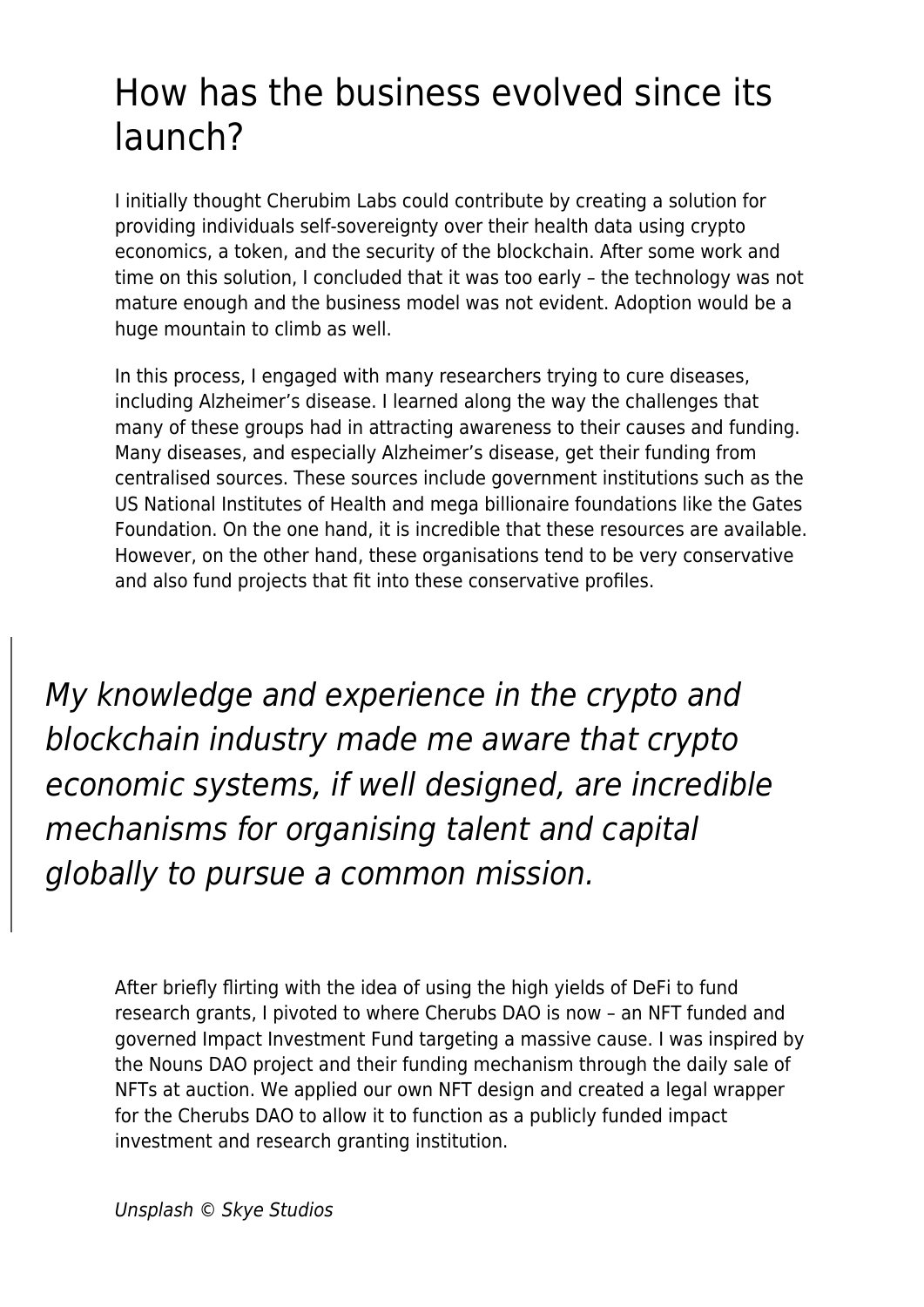# How are you funded?

To date, we have been largely self-funded by me. I did take a small amount of angel investment from some close friends and can continue to do so from people that are inspired by our mission.

In advance of launching the Cherubs DAO, we will be conducting a commemorative NFT sale to our community starting in mid to late April. This sale will serve as a funding event for the Cherubs DAO and also as a way for our community to own a piece of history at an accessible price.

The commemorative NFTs are constructed using the original artwork that inspired the final artwork that is being used in the Cherubs DAO. Our original artwork took the traditional Cherubs from the Renaissance period and turned them into fun clipart. Therefore, we will be selling 10,000 Commemorative Cherub Clipart NFTs. We believe these will be historical and commemorate the launch of the first massive NFT funded Impact Fund targeting curing major diseases.

## What has been your biggest challenge so far?

I moved my family over to Switzerland from Austin, Texas in late 2019 with the intention of pursuing this mission. The biggest challenge has been the combination of starting a new company in a new country, dealing with the business model evolutions outlined above, and doing it while hit with a once in a century pandemic.

I've overcome this so far with a clear sense of the mission, experience with startup challenges spanning over 20 years, and sheer persistence. Thankfully, the mission and the disruptive nature of our first project Cherubs DAO has attracted several people along the way who are each becoming their own "force multipliers" for me and Cherubim.

# How does Cherubim Labs answer an unmet need?

Focusing on Cherubs DAO and the mission against Alzheimer's disease, the key is to "stay in our swim lane" and be open to collaboration with others with common values and mission.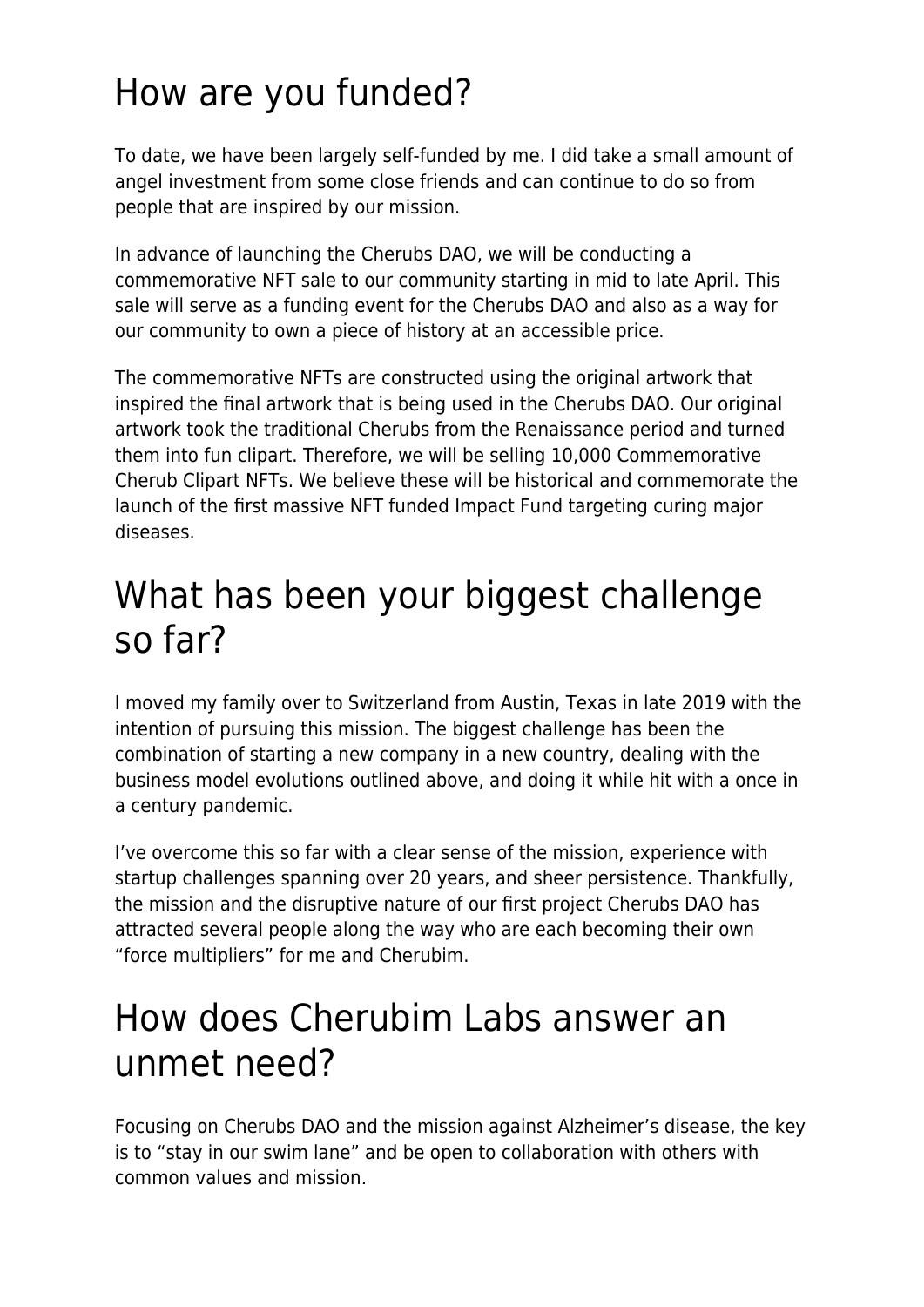The epidemic of Alzheimer's disease is a global unmet need that is only growing. Our "swim lane" is that we seek to energise a global pool of talent and bring more capital to the cause.

By doing so, we hope we can encourage, source and fund more "shots on goal" to solve this immense challenge. We seek to be enablers or a "force multiplier" to the great researchers, scientists, and drug/therapeutic developers to allow them to take more risk and find and try more pathways. Ultimately, preventing and curing Alzheimer's disease will require many solutions to account for the complexity of the disease and the diversity of human genetics.

## What's in store for the future?

We sold our commemorative Cherub Clipart NFTs to the community starting in April 2022. This was a chance to own a piece of history with the original artwork that inspired the Cherubs DAO NFTs.

We expect to be making some amazing advisor announcements over the next couple of months, which will complete the Cherubs DAO total solution. This team is essential to operating the Cherubs DAO as an effective impact fund.

We are aiming to start onboarding members through the daily auction mechanism of Cherubs DAO NFTs by summer 2022. And yes, preventatives and cures to this horrible epidemic of Alzheimer's disease and longer healthy lifespans for many, especially those with Down syndrome.

## What one piece of advice would you give to future founders?

Have a clear sense of mission at founding and be prepared to sustain yourself longer than you think you need to in order to persist and make that mission a reality.

Brian Magierski is founder and CEO of [Cherubim Labs](https://cherubimlabs.com/).